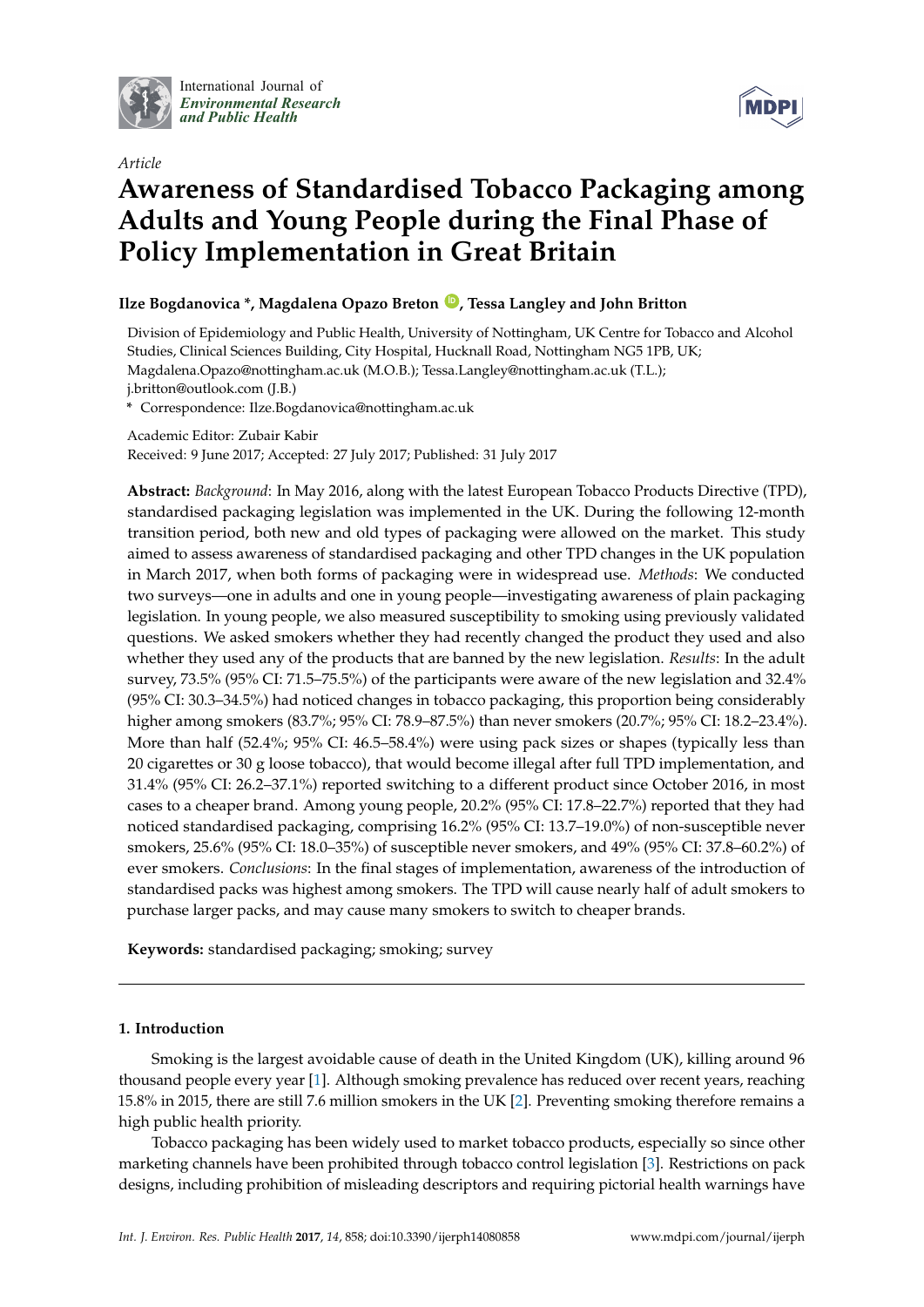previously been introduced to reduce the appeal of tobacco packaging. On 20 May 2016, the 2014 European Tobacco Products Directive (TPD) [\[4\]](#page-6-3) and standardised (plain) packaging legislation [\[5\]](#page-6-4) were implemented in the UK, imposing the most substantial changes to pack designs to date. To comply with the TPD legislation, all cigarettes must be sold in packs containing at least 20 cigarettes and be of a standard shape, while the minimum size for roll-your own (RYO) tobacco pack is 30 g [\[4\]](#page-6-3). Restrictions on packaging have also been accompanied by the implementation of larger and updated pictorial health warnings [\[4\]](#page-6-3). UK legislation has gone further, with all packs now also required to be in Pantone 448 C colour (drab brown/green) with a matte finish, and branding limited to a brand name and descriptor in standard black font [\[5\]](#page-6-4).

The legislation allowed a one-year transition period leading to full implementation in May 2017. During the transition year, both branded and standardised packs were allowed to be sold, and during the course of the year standardised packs were gradually introduced. We carried out the survey in the final stages of implementation of TPD and standardised packaging legislation to investigate whether people were aware of plain packaging and had been exposed to it close to the full implementation deadline. The aim of this study was to investigate awareness of standardised packaging legislation among adults and children, when both standardised and branded packs were still widely available. This study will assist policymakers in deciding whether the gradual implementation of the policy is the most appropriate approach and whether the implementation of standardised packaging policy offers opportunities for further smoking reduction interventions.

#### **2. Material and Methods**

In March 2017, approximately 10 months into the standardised packaging legislation transition period, we commissioned YouGov [\[6\]](#page-6-5) to carry out online surveys of adults and young people in Great Britain (GB), investigating their awareness of standardised packaging legislation. Authors designed the questionnaire and YouGov was involved in formatting the questionnaire, accessing participants, and collecting the data. The surveys were in field 17–20 March 2017, and were conducted in accordance with the Market Research Society standards and did not require additional ethics approval. Respondents voluntarily sign up to the YouGov panel and a sub-sample of the panel is invited to complete a specific survey. Each respondent was compensated with small financial incentive for their time. For the purpose of respondent verification, demographic questions are regularly updated and sense checked to previous answers, and accuracy of previously given information is checked at the start of the survey if required [\[7\]](#page-6-6). Parental approval was given for participation of young people, and consent of a participant was assumed by starting the survey. However, participants could withdraw from the survey at any point and their responses were not included.

Due to the way YouGov collect the data, it was not possible to measure the exact response rate for the adult survey, though the response rate for the young people survey was 27%. However, the completion rate for the children survey was 94%, suggesting that almost all participants who took part in the survey completed it. For the analysis, we used weighted data to be representative in terms of sex, age, social class, and region for Great Britain. Population estimates were presented in the descriptive tables to demonstrate the representativeness of the sample [\[8,](#page-7-0)[9\]](#page-7-1).

The survey of adults (people aged 18 years and over) elicited information on age, sex, socio-economic status (measured as Approximated Social Grade produced by Office for National Statistics), and region of residence. We asked participants whether they were current smokers, never smokers, or ex-smokers, and then asked them if they were aware of the new plain packaging legislation and whether they had noticed any changes in tobacco packs in the last six months. We categorised all participants into smokers and non-smokers (comprising never smokers and ex-smokers) to investigate noticing changes and being aware of the new legislation. We asked smokers to identify the pack size they use from a list of product sizes currently available on the market—20 or more cigarettes, 17, 18, or 19 cigarettes, 10 or 14 cigarettes, and roll your own in pack sizes of 10 g, 12.5 g, 20 g, 25 g, 30 g, 40 g, 50 g, and other. We then classified these products into two categories: products that will be legal after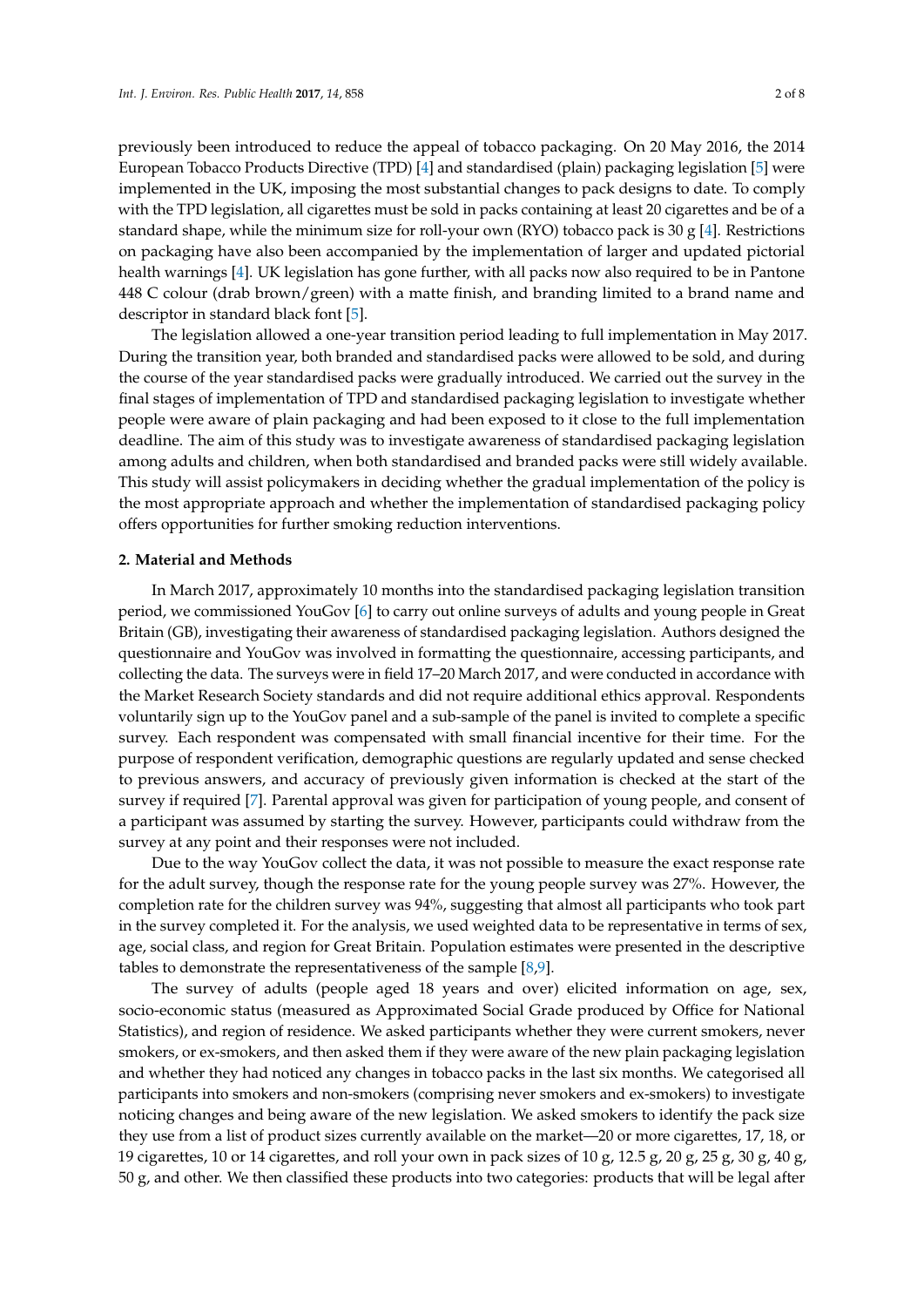full legislation implementation (cigarette packs of 20 or more and RYO packs of at least 30 g) and those that will not be available on the market after May 2017. We also asked whether they used any of the products that are affected by the implementation of the new legislation and whether participants had changed the product they usually smoke in the last six months (that is, within the period in which standardised packaging was being implemented).

The survey of young people investigated noticing standardised packaging and susceptibility to smoking among 11–15-year-olds. In addition to information on age, sex, region, and socio-economic status, we asked children whether they had ever smoked, had tried smoking but did not smoke now, or whether they were current smokers. Those that indicated that they were never smokers were asked questions to measure their level of susceptibility to smoking. We used three previously validated questions that have been used in various studies: "Do you think you will try a cigarette soon?" (yes/no); "If one of your friends were to offer you a cigarette, would you smoke it?" (definitely yes/probably yes/probably not/definitely not); and "Do you think you will smoke a cigarette at any time during next year?" (definitely yes/probably yes/probably not/definitely not) [\[10\]](#page-7-2). Children who answered "no" to the first question and "definitely not" to the following two were classified as non-susceptible to smoking, and the remainder were classified as susceptible. Those that had tried smoking, were former smokers or experimenters, or current smokers were classified as ever smokers. Children who indicated that they were current smokers were asked about the type of tobacco pack they used, and whether they used any of the packs or products that will be affected by the new legislation, including slim or superslim packs, packs of less than 10 cigarettes, cigarettes with a flavour capsule, or menthol cigarettes (although the ban on menthol as a characterising flavour does not come into force until 2020) [\[11\]](#page-7-3). We also asked about the use of electronic cigarettes. Finally, we asked all children whether they had noticed the new plain packaging before taking part in the survey. We were unable to show them a picture of the new packs, as doing so contravened the YouGov ethics guidance.

We used descriptive statistics to analyse data from both surveys, and logistic regression analysis to investigate which characteristics predicted noticing standardised packaging among adult survey participants only as the number of smokers among young people was too low. For the logistic regression, our outcome variable was noticing plain packaging (yes/no), and our explanatory variables included in the model were age, sex, smoking status, social class, and region in Great Britain. All calculations and analyses were conducted by authors using YouGov data. Statistical significance level was set at 0.05 and Stata v.14 (Stata Corp., College Station, TX, USA) was used to conduct the analysis.

#### **3. Results**

#### *3.1. Adult Survey*

In the adult survey we obtained data from 2033 participants, of whom 52% were female and more than half were aged over 45 years, with a relatively even distribution across social classes and regions of residence (Table [1\)](#page-3-0), in accordance with Great Britain estimates. After excluding data from 29 participants who did not provide information on smoking status, there were 15.7% (95% CI: 14.1–17.4%) current smokers among our respondents.

All participants were asked whether they had noticed any changes in tobacco packaging in the six months before the survey, and 32.4% (95% CI: 30.3–34.5%) reported that they had. As expected, these changes were noticed more by current (83.7%; 95% CI: 78.9–87.5%) than never (20.7%; 95% CI: 18.2–23.4%) or ex-smokers (25.1%; 95% CI: 21.9–28.6%). Participants had mainly noticed the removal of branding (26.2%; 95% CI: 24.3–28.2%), change in colour (12.8%; 95% CI: 11.4–14.4%), and change in size of the tobacco packs (9.4%; 95% CI: 8.2–10.8%). Respondents were also asked whether they were aware of plain packaging legislation before taking part in the survey, and 73.5% (95% CI: 71.5–75.5%) confirmed that they were. The proportion who had noticed changes was substantially higher for smokers than for non-smokers (Table [2\)](#page-3-1).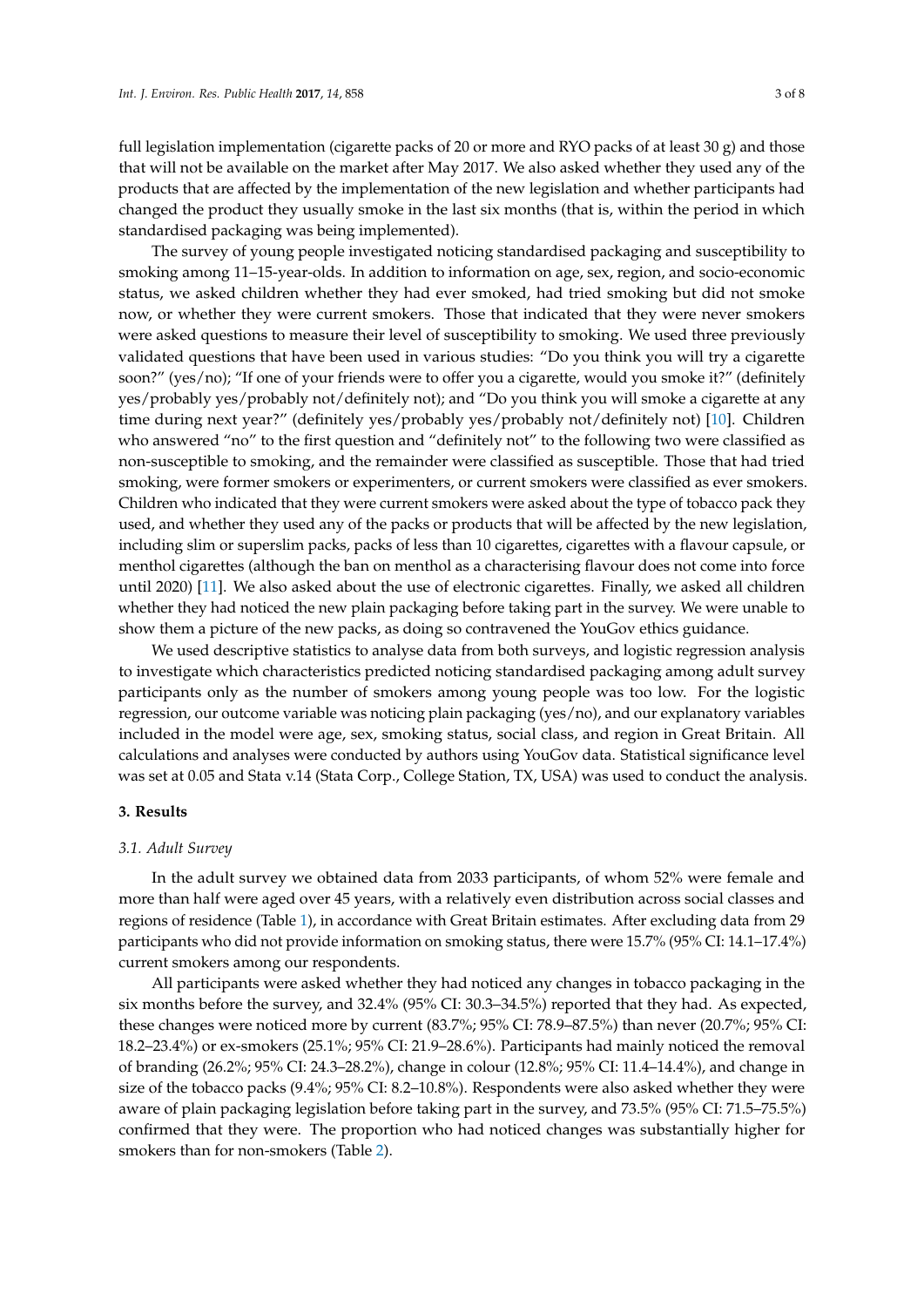<span id="page-3-0"></span>

| Variable     |                          | Percentage | 95% CI        | <b>GB</b> Estimates |
|--------------|--------------------------|------------|---------------|---------------------|
| <b>Sex</b>   | Male                     | 48.4       | $46.2 - 50.6$ | 49.3                |
|              | Female                   | 51.6       | 49.4-53.8     | 50.7                |
|              | $18 - 24$                | 11.6       | $10.2 - 13.2$ | 11.2                |
|              | $25 - 34$                | 15.1       | $13.6 - 16.8$ | 17.2                |
| Age (years)  | $35 - 44$                | 16.1       | 14.5-17.9     | 16.1                |
|              | $45 - 54$                | 17.7       | $16.0 - 19.5$ | 17.9                |
|              | $55+$                    | 39.5       | $37.4 - 41.6$ | 37.6                |
| Social Class | AB                       | 28.0       | $26.1 - 30.0$ | 22.3                |
|              | C1                       | 29.0       | $27.1 - 31.0$ | 30.9                |
|              | C <sub>2</sub>           | 21.0       | $19.1 - 23.0$ | 20.9                |
|              | DE                       | 22.0       | $20.2 - 23.9$ | 25.9                |
| Region       | East Midlands            | 7.3        | $6.2 - 8.5$   | 7.4                 |
|              | East of England          | 8.4        | $7.2 - 9.7$   | 9.6                 |
|              | London                   | 13.4       | $11.9 - 15.1$ | 13.4                |
|              | North East               | 5.1        | $4.2 - 6.2$   | 4.2                 |
|              | North West               | 10.6       | $9.3 - 12.0$  | 11.3                |
|              | Scotland                 | 8.7        | $7.6 - 10.0$  | 8.8                 |
|              | South East               | 14.2       | $12.3 - 15.8$ | 14.1                |
|              | South West               | 9.9        | $8.6 - 11.3$  | 8.8                 |
|              | Wales                    | 5.0        | $4.1 - 6.0$   | 4.9                 |
|              | West Midlands            | 9.1        | $7.9 - 10.5$  | 9.0                 |
|              | Yorkshire and the Humber | 8.5        | $7.2 - 9.8$   | 8.5                 |

**Table 1.** Descriptive statistics of adult participants.

**Table 2.** Noticing changes in packaging by smoking status.

<span id="page-3-1"></span>

| <b>Changes in Packaging</b>          | Non-Smokers $*$ % (95% CI) | <b>Smokers</b> * % (95% CI) |
|--------------------------------------|----------------------------|-----------------------------|
| Removal of branding                  | $19.3(17.4 - 21.3)$        | $62.7(56.9 - 68.2)$         |
| Changes in colour                    | 6.2(5.1–7.5)               | $48.1(42.3 - 53.9)$         |
| Changes in size                      | $4.2(3.4-5.4)$             | $36.8(31.3 - 42.6)$         |
| Noticed any changes                  | $22.5(20.5-24.6)$          | 83.7 (78.9–87.5)            |
| Aware of plain packaging legislation | $70.5(68.3 - 72.7)$        | $90.5(86.4 - 93.5)$         |

\* Smokers include current smokers; non-smokers include never and ex-smokers.

After excluding data from the 16 smokers who did not ever smoke the products listed (smoked other tobacco products), more than half of smokers (52.4%; 95% CI: 46.5–58.4%) were using pack sizes or shapes (predominantly cigarette packs containing less than 20 cigarettes, and RYO packs of less than 30 g) that would become illegal after the full implementation of the TPD. There were 20.1% (95% CI: 15.9–25.2%) of smokers who would be affected by the prohibition of menthol cigarettes, and smaller proportions using cigarettes with a flavour capsule (7.6% (95% CI: 5.0–11.4%)) or slim/superslim cigarettes (4.5% (95% CI: 2.7–7.5%)). There were 31.4% of smokers (95% CI: 26.2–37.1%) who reported switching to a different product since October 2016, and most of these (55.9%; 95% CI: 45.1–66.1%) had switched to a cheaper brand, followed by switching to larger packs or e-cigarettes; however, numbers in these categories were small. The percentage of e-cigarette use among current smokers was 21.5% (95% CI: 17.1–26.7%).

In a multivariate logistic regression investigating predictors of awareness of plain packaging, we found that after adjusting for age, region, and socio-economic class, being male and being a smoker were independently related to higher levels of awareness (Table [3\)](#page-4-0). Awareness was also higher in older age groups, but was found to be the lowest in the lowest socio-economic group. The same model also indicated that participants from South West and Wales were significantly more likely to have been aware of plain packaging compared to other regions in Great Britain.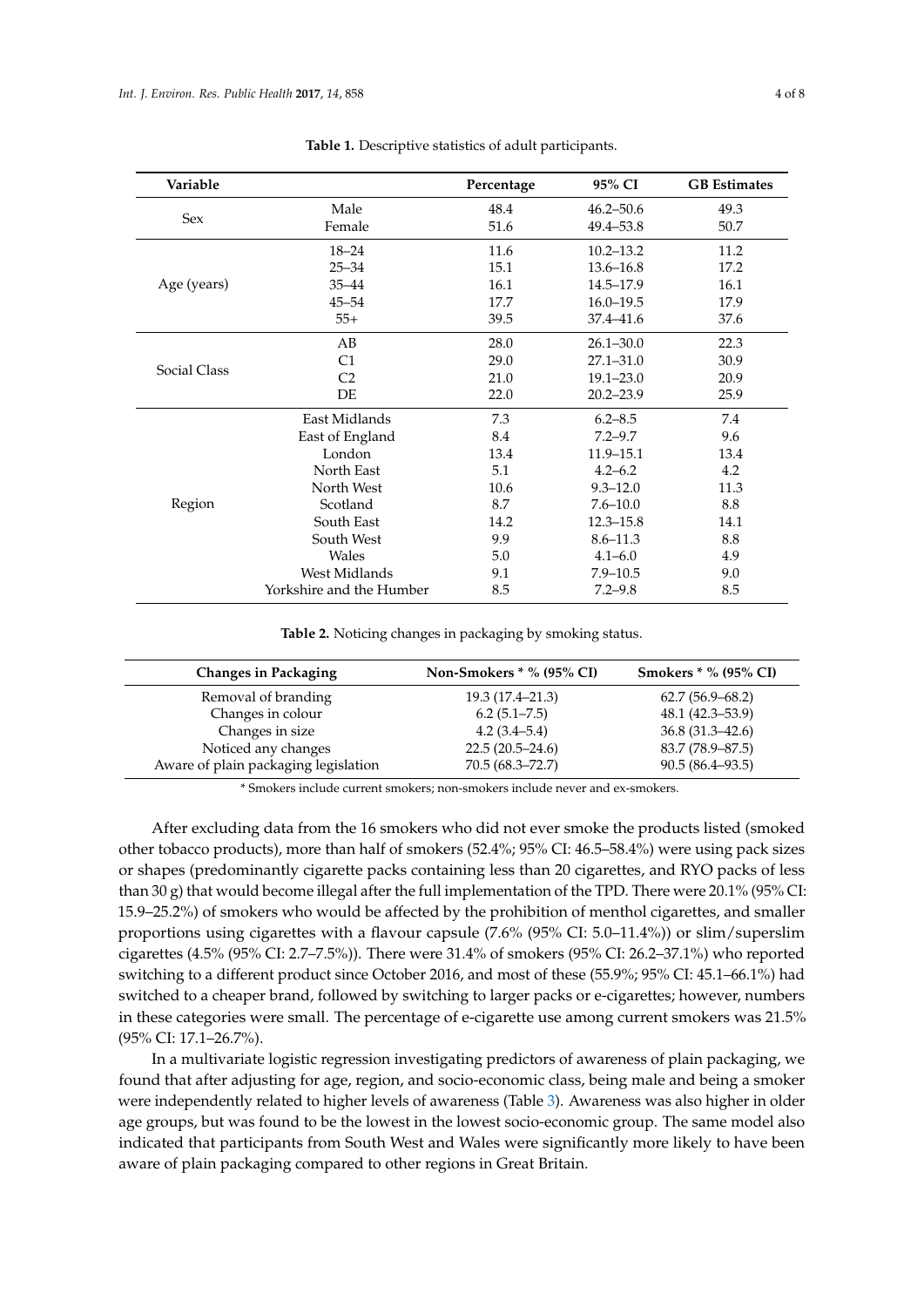<span id="page-4-0"></span>

| Variable       |                          | Odds Ratio (95% CI) | <i>p</i> -Value |
|----------------|--------------------------|---------------------|-----------------|
|                | Female                   | 1.00                |                 |
| Sex            | Male                     | $1.33(1.07-1.65)$   | 0.010           |
|                | $18 - 24$                | 1.00                |                 |
|                | $25 - 34$                | $1.17(0.78 - 1.76)$ | 0.443           |
| Age (years)    | $35 - 44$                | $1.07(0.71 - 1.60)$ | 0.750           |
|                | $45 - 54$                | $1.52(1.02 - 2.27)$ | 0.040           |
|                | $55+$                    | $1.72(1.22 - 2.42)$ | 0.002           |
| Smoking status | Non-smoker               | 1.00                |                 |
|                | Smoker                   | $4.85(3.16 - 7.43)$ | < 0.001         |
|                | East Midlands            | 1.00                |                 |
|                | East of England          | $1.26(0.76 - 2.10)$ | 0.370           |
|                | London                   | $0.83(0.52 - 1.32)$ | 0.432           |
|                | North East               | $0.95(0.53 - 1.71)$ | 0.876           |
|                | North West               | $1.36(0.83 - 2.21)$ | 0.217           |
| Region         | Scotland                 | $1.28(0.77 - 2.12)$ | 0.341           |
|                | South East               | $1.23(0.77-1.95)$   | 0.381           |
|                | South West               | $1.77(1.06 - 2.97)$ | 0.029           |
|                | Wales                    | $1.83(1.00 - 3.37)$ | 0.049           |
|                | West Midlands            | $0.98(0.59 - 1.61)$ | 0.927           |
|                | Yorkshire and the Humber | $1.53(0.90-2.60)$   | 0.117           |
| Social class   | AB                       | 1.00                |                 |
|                | C1                       | $0.98(0.74 - 1.28)$ | 0.869           |
|                | C <sub>2</sub>           | $0.90(0.66 - 1.24)$ | 0.539           |
|                | DE                       | $0.64(0.86 - 2.32)$ | 0.004           |

**Table 3.** Determinants of awareness of plain packaging.

# *3.2. Young People Survey*

In the young people survey, we obtained data from 1,041 participants aged 11–15 years, 91.1% of whom (95% CI: 89.2–92.7%) were never smokers. Respondents included representative percentages of girls and boys and were spread evenly across the age range, though they tended to be from families of relatively high socio-economic status (Table [4\)](#page-4-1). From the group of never smokers who answered the questions on susceptibility to smoking, 9.8% (95% CI: 8.0–11.9%) were defined as susceptible to smoking on the basis of their responses.

<span id="page-4-1"></span>

| Variable     |                            | Percentage | 95% CI        | <b>GB</b> Estimates |
|--------------|----------------------------|------------|---------------|---------------------|
| <b>Sex</b>   | Male                       | 51.2       | $48.1 - 54.2$ | 51.2                |
|              | Female                     | 48.8       | 45.8–51.9     | 48.8                |
|              | 11                         | 19.6       | $17.4 - 22.0$ | 20.6                |
|              | 12                         | 19.3       | $17.0 - 21.8$ | 20.3                |
| Age          | 13                         | 19.8       | $17.5 - 22.3$ | 19.7                |
|              | 14                         | 20.3       | $17.9 - 23.0$ | 19.4                |
|              | 15                         | 21.0       | $18.5 - 23.6$ | 20.0                |
| Social Class | ABC1 (highest)             | 65.6       | $62.6 - 68.4$ | 53.2                |
|              | C <sub>2</sub> DE (lowest) | 34.4       | 31.5-37.4     | 46.8                |
| Region       | East                       | 9.7        | $8.0 - 11.7$  | 9.8                 |
|              | London                     | 8.6        | $7.0 - 10.5$  | 17.0                |
|              | Midlands                   | 18.4       | $16.1 - 20.9$ | 13.7                |
|              | North                      | 26.1       | $23.5 - 28.9$ | 24.0                |
|              | Scotland                   | 10.0       | $8.3 - 12.0$  | 7.9                 |
|              | South                      | 21.2       | 18.8-23.8     | 22.8                |
|              | Wales                      | 6.1        | $4.8 - 7.7$   | 4.8                 |

**Table 4.** Descriptive statistics of youth participants.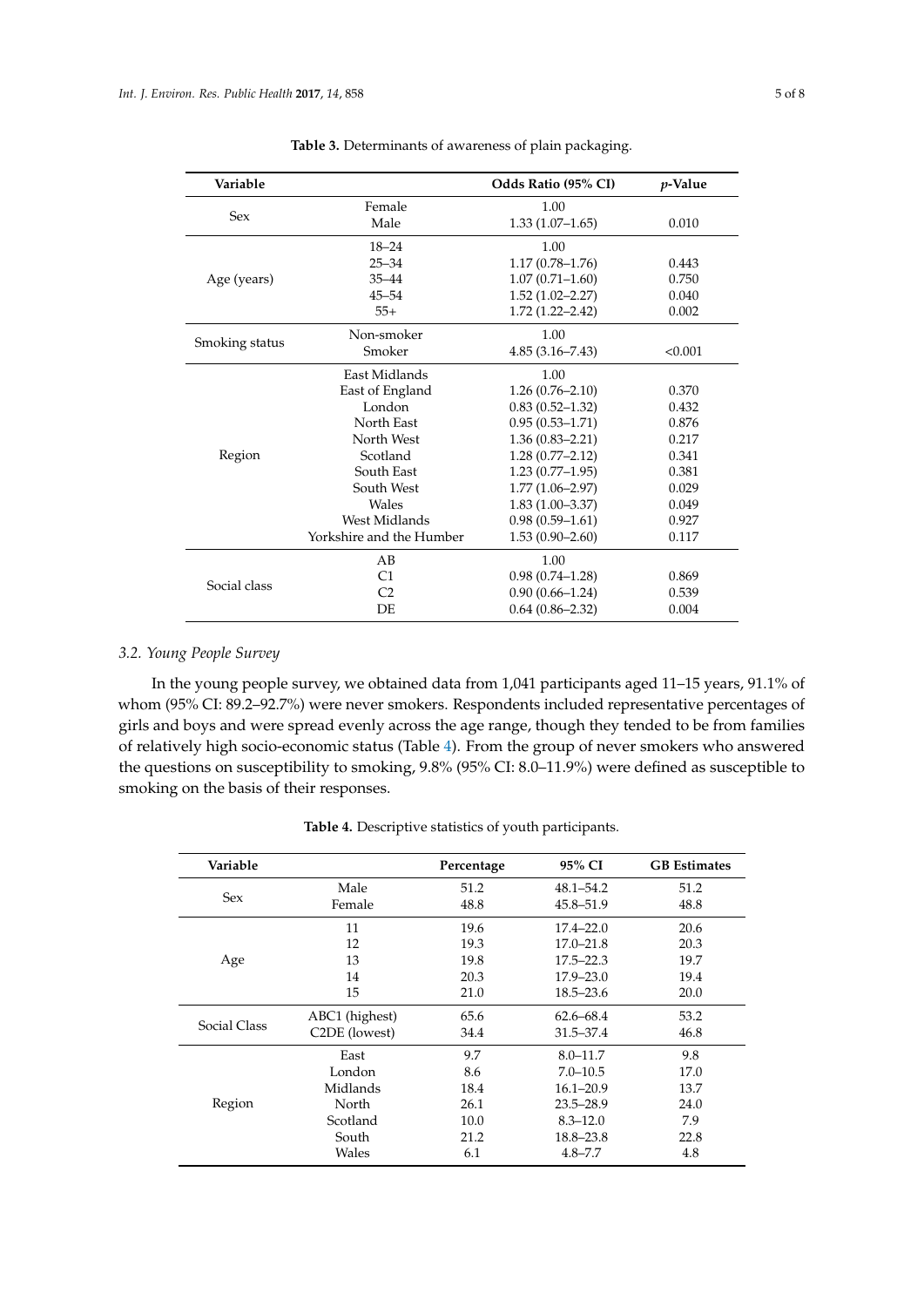One in five respondents (20.2%, 95% CI: 17.8–22.7%) reported that they had noticed the new plain packaging, comprising 16.2% (95% CI: 13.7–19.0%) of non-susceptible never smokers, 25.6% (95% CI: 18.0–35.0%) of susceptible never smokers, and 49% (95% CI: 37.8–60.2%) of ever smokers. In the group of current smokers (2.4%; 95% CI: 1.6–3.5%), 48.1% (95% CI: 28.4–68.4%) smoked RYO tobacco, and the remainder smoked cigarettes from a range of different packaging types. Out of all the participants, 1.6% had used e-cigarettes.

#### **4. Discussion**

#### *4.1. Main Findings*

This study demonstrates that 10 months into the one-year transitional period for the move to standardised packaging and other TPD legislation in the UK, three in four adults were aware of the new legislation, though when we asked whether they had noticed changes in tobacco packaging six months prior to the survey, only one in three reported that they had. However, only one in five children had noticed the plain packaging. Plain packaging was noticed more by adult smokers than non-smokers, and mainly among children who had ever smoked or were susceptible to smoking. The study also demonstrates that tobacco product pack sizes banned by the TPD are popular and widely used among adults, and that, in particular, the legislation will result in many smokers having to buy larger, and hence more expensive, tobacco packs. A considerable proportion of adult smokers reported having switched to different products, mainly to cheaper brands, larger packaging, or e-cigarettes, in the six months before taking part in the survey.

#### *4.2. Strengths and Limitations*

To our knowledge, this is the first survey of awareness of standardised packaging implementation in a representative sample of the general population in Great Britain. Although it was not possible to know the exact response rate for adults due to the methods used, and the response rate in the youth survey was low, a comparison of our weighted estimates with national estimates for socio-demographic variables and regional representation suggest that results are broadly representative of the general population in Great Britain. Numbers in some categories of respondents are small, and in particular the number of smokers in the young peoples' survey was too small to provide reliable insight into product choices. However, our other findings are likely to be generalisable to the wider population. Participants of the YouGov panel received financial incentive for participation in the survey, which might have had implications for participation in the study. However, considering that the amount of financial incentives provided is small (obtained in points that can be collected) and is provided for all surveys that a YouGov panellist takes part in, it is unlikely to substantially affect the results of this study.

#### *4.3. Comparison with Previous Research*

Research carried out to date indicates that removing branding is likely to reduce the appeal of smoking among young people [\[12–](#page-7-4)[15\]](#page-7-5), and this finding was confirmed in a study conducted in Australia after plain packaging was introduced [\[16\]](#page-7-6). A recent systematic review of the effects of plain packaging confirmed that tobacco products in plain packs are perceived as less appealing, and that lower quality and plain packaging reduce the misperception that some brands are less harmful than others [\[17\]](#page-7-7). This, and the fact that in our study, awareness of standardised packaging was concentrated among smoking adults and susceptible children, suggests that standardised packaging is likely to help to promote both smoking cessation in adults, and discourage smoking initiation in children. The relatively low awareness among non-smokers of the various tobacco packaging changes we studied is likely to reflect the fact that, in the absence of advertising, and with a ban on point-of-sale tobacco product displays now in place across the UK, non-smokers are relatively unlikely to have sight of current cigarette packs.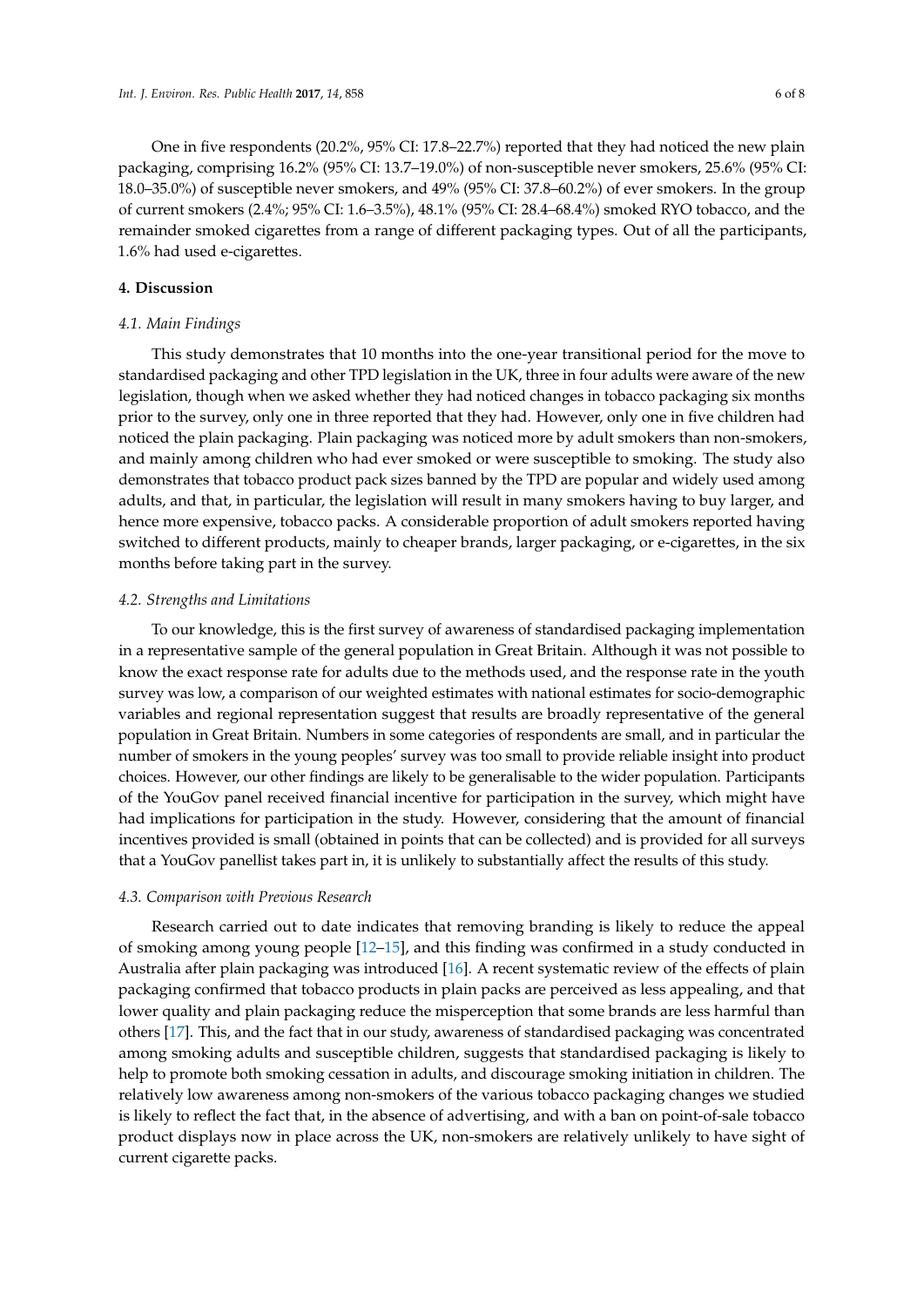Our study suggests that during this legislative transition period, smokers have switched to larger packs and different products. Although we cannot attribute this directly to the implementation of standardised packaging legislation and the TPD, our findings are in line with observations from Australia, where the implementation of plain packaging legislation led to many smokers switching to different products and price segments [\[18\]](#page-7-8). It is, however, also possible that changes in individual income or expenditure, or price changes unrelated to the implementation of standardised packaging, explain some of the changes in products used, and we did not directly enquire participants about reasons for switching in the questionnaire. Unfortunately, ethical considerations precluded us from showing images of standardised packs with updated health warnings to children, and as we were more interested in measuring awareness of rather than exposure to plain packaging in the adult sample, pictures of the plain packs were not included.

#### **5. Conclusions**

Overall our findings demonstrate that the phased introduction of standardised tobacco packaging in the UK has not been widely noticed by non-smokers, but that awareness among smokers is high. However, it is apparent that smokers have switched to different products or different sizes of packaging and, considering that some of the products will not be available on the market after the full implementation of the legislation, further switching is likely. This indicates that the full implementation of the new legislation could potentially lead to more switching. In Australia, the implementation of plain packaging was a teachable moment, as it led to increase in the number of quitline calls [\[19\]](#page-7-9). Therefore, efforts should be made to encourage smokers to quit or reduce harm rather than to choose an alternative tobacco product in the UK. Also, research investigating switching patterns and strategies used by the tobacco industry to retain people into smoking and provoke young people's interest in smoking is of crucial importance, and will help to refine further tobacco control policy.

**Acknowledgments:** This work was supported by Cancer Research UK grant number C45256/A20606.

**Author Contributions:** Ilze Bogdanovica designed the study, analysed data and drafted the manuscript. John Britton and Magdalena Opazo Breton was involved in designing the study and writing the manuscript. Tessa Langley was involved in designing the study and contributed to the final draft of the manuscript.

**Conflicts of Interest:** The authors declare no conflict of interest.

### **References**

- <span id="page-6-0"></span>1. ASH. Smoking Statistics. Action on Smoking and Health. Available online: [http://ash.org.uk/category/](http://ash.org.uk/category/information-and-resources/fact-sheets/) [information-and-resources/fact-sheets/](http://ash.org.uk/category/information-and-resources/fact-sheets/) (accessed on 26 April 2017).
- <span id="page-6-1"></span>2. Office for National Statistics. Adult Smoking Habits in the UK: 2016. Available online: [https:](https://www.ons.gov.uk/peoplepopulationandcommunity/healthandsocialcare/healthandlifeexpectancies/bulletins/adultsmokinghabitsingreatbritain/2016) [//www.ons.gov.uk/peoplepopulationandcommunity/healthandsocialcare/healthandlifeexpectancies/](https://www.ons.gov.uk/peoplepopulationandcommunity/healthandsocialcare/healthandlifeexpectancies/bulletins/adultsmokinghabitsingreatbritain/2016) [bulletins/adultsmokinghabitsingreatbritain/2016](https://www.ons.gov.uk/peoplepopulationandcommunity/healthandsocialcare/healthandlifeexpectancies/bulletins/adultsmokinghabitsingreatbritain/2016) (accessed on 21 June 2017).
- <span id="page-6-2"></span>3. The Packaging of Tobacco Products. The Centre for Tobacco Control Research. Available online: [https://www.cancerresearchuk.org/sites/default/files/cancer\\_research\\_uk-funded\\_report\\_on\\_](https://www.cancerresearchuk.org/sites/default/files/cancer_research_uk-funded_report_on_tobacco_packaging_written_by_the_centre_for_tobacco_control_research.pdf) [tobacco\\_packaging\\_written\\_by\\_the\\_centre\\_for\\_tobacco\\_control\\_research.pdf](https://www.cancerresearchuk.org/sites/default/files/cancer_research_uk-funded_report_on_tobacco_packaging_written_by_the_centre_for_tobacco_control_research.pdf) (accessed on 26 April 2017).
- <span id="page-6-3"></span>4. Directive 2014/40/EU of the European Parliament and of the Council of 3 April 2014 on the Approximation of the Laws, Regulations and Administrative Provisions of the Member States Concerning the Manufacture, Presentation and Sale of Tobacco and Related Products and Repealing Directive 2001/37/EC Text with EEA Relevance. Available online: <http://eur-lex.europa.eu/legal-content/en/TXT/?uri=CELEX%3A32014L0040> (accessed on 31 March 2017).
- <span id="page-6-4"></span>5. The Standardised Packaging of Tobacco Products Regulations 2015. 2015 No 829. Available online: [http:](http://www.legislation.gov.uk/uksi/2015/829/contents/made) [//www.legislation.gov.uk/uksi/2015/829/contents/made](http://www.legislation.gov.uk/uksi/2015/829/contents/made) (accessed on 26 April 2017).
- <span id="page-6-5"></span>6. YouGov. What the World Thinks. Available online: <https://yougov.co.uk/find-solutions/> (accessed on 20 April 2017).
- <span id="page-6-6"></span>7. YouGov. Panel Methodology. Available online: <https://yougov.co.uk/about/panel-methodology/> (accessed on 12 July 2017).